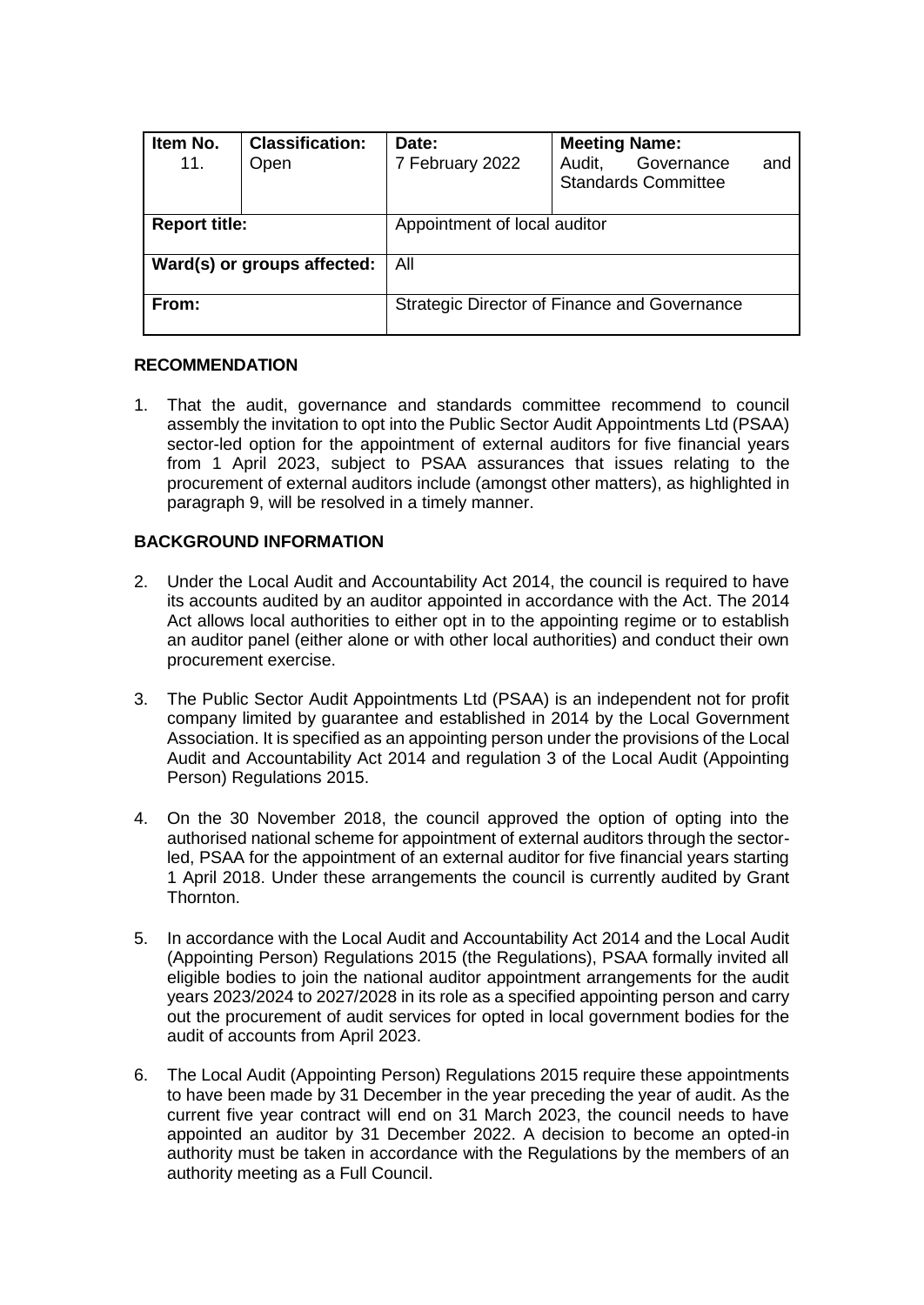## **KEY ISSUES FOR CONSIDERATION**

- 7. Authorities which do not opt in to the appointing person regime will need to carry out a procurement exercise. The main benefit of opting into the PSAA's scheme is that a collective procurement avoids the need to undertake an individual council procurement and secures the appointment of a qualified, registered auditor in a challenging market.
- 8. PSAA are currently preparing for the second appointing period which will span the five consecutive years, covering the accounts for the financial years 2023-24 to 2027-28. The council needs to consider whether to sign up to the next five years or whether to carry out a procurement process.
- 9. There have been concerns about the effectiveness of the delivery of external audit by the firms procured through the PSAA contract since its inception. The Society of London Treasurers have taken up these issues collectively with the PSAA. The main concerns are as follow:
	- The PSAA have not managed the contract effectively to ensure that external audit firms meet the statutory deadlines. When evaluating auditor quality a key measure should be the ability to conclude audits in a timely manner. A study by the PSAA found that only 9% of local authority audits were completed before the statutory deadline of 30 September 2021.
	- Lack of capacity of the audit firms to perform field work and carry out internal quality checks causes unnecessary delays.
	- The requirements of the Financial Reporting Council (FRC) are slowing down audit checks, as these are often tailored to private sector firms and are not relevant to local councils, e.g. valuation of local authority assets
	- That there is currently no agreement on the standards of working papers expected which can create additional work for local council officers, and delay completion. Where there are disputes about standards of working papers, there should be an independent dispute resolution process that allows for these to be concluded quickly.
- 10. Before the council signs up to the second period, 2023-24 to 2027-28, the Strategic Director of Finance and Governance needs assurances from the PSAA that the needs of the local authority client are fully considered and that the issues in paragraph 9, are resolved.
- 11. It is therefore recommended that the council opt in to the appointing person arrangements to be made by PSAA, subject to assurances that these concerns are addressed through the next procurement process. To become an opted-in authority, [the form of acceptance notice](https://www.psaa.co.uk/wp-content/uploads/2021/08/AP2-form-of-acceptance-FINAL.docx) has to be completed by 11 March 2022.
- 12. The audit, governance and standards committee's terms of reference include "To have oversight over the appointment of the external auditor". However, as Regulation 19 of the Local Audit (Appointing Person) Regulations 2015 requires that the decision to opt in must be taken by the council assembly, the audit, governance and standards committee is asked to make the recommendation above to council assembly. The meeting of council assembly on 23 February 2022 is the last ordinary meeting of council assembly before the date by which notification has to be sent to PSAA.